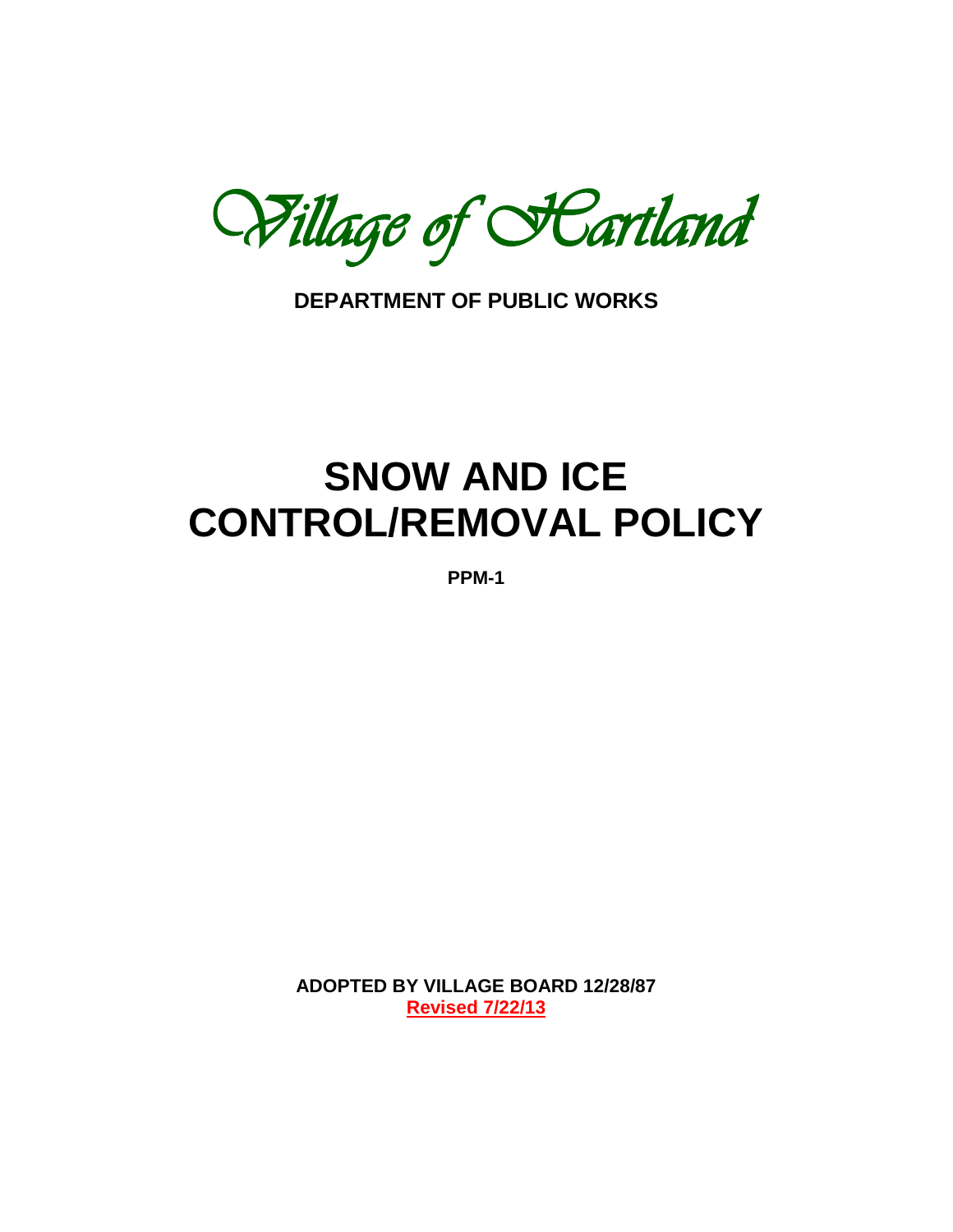# **VILLAGE OF HARTLAND**

# **SNOW AND ICE CONTROL/REMOVAL POLICY**

# General – Level of Service

Snow and ice control cannot be accomplished in an efficient and effective manner without a detailed written plan that gives guidance to personnel involved with sand or salt application, plowing and snow removal operations. The purpose of this policy is, therefore, to set up acceptable procedures and policies for the winter maintenance of public areas including streets and Village-owned sidewalks and parking lots. This policy replaces all prior written or unwritten policies of any part of the governing body of the Village of Hartland regarding snow and ice control/removal. The existing Ordinances regarding snow removal from sidewalks not owned by the Village (Snow and Ice Removal 78-6) and parking control during winter months (Parking Limitations 82-4b) are not repealed but are considered a necessary part of the overall plan.

The Village of Hartland endeavors to maintain adequate traveling conditions for pedestrians and vehicles. This does not mean that bare, dry pavement should be expected during or after each snowfall or ice storm.

It must be recognized that, although this policy sets general guidelines, there is no set procedure which can be followed for each snow and ice control event. Storm timing and duration and weather conditions including wind, extreme temperatures and moisture content may influence the methodology used to control snow and ice related conditions.

# Equipment Available for Winter Maintenance

Department of Public Works

- 6 six yard dump trucks with an 11' snowplow and salt/sand spreaders
- 3 six yard dump trucks with an 11' snowplow, wings and salt/sand spreaders
- 1- two yard dump truck with an eight foot snowplow
- 1- Tractor end loader
- 1- End loader with snow blower attachment
- 1- Skid loader with snow removal attachments
- 2- Tractors with snow removal attachments
- 1 Pickup truck with a brine pre-treating tank and spray bar

It should be expected that under certain conditions, such as watermain breaks or other emergency repairs, some equipment may be assigned by the Director of Public Works or the Operations Supervisor to other projects. In addition, some equipment downtime should be expected.

# Determination of Need for Snow & Ice Control Procedures

The Director of Public Works, the Operations Supervisor and/or his/her designee, including weekend and holiday duty personnel, shall generally keep themselves aware of changing weather conditions.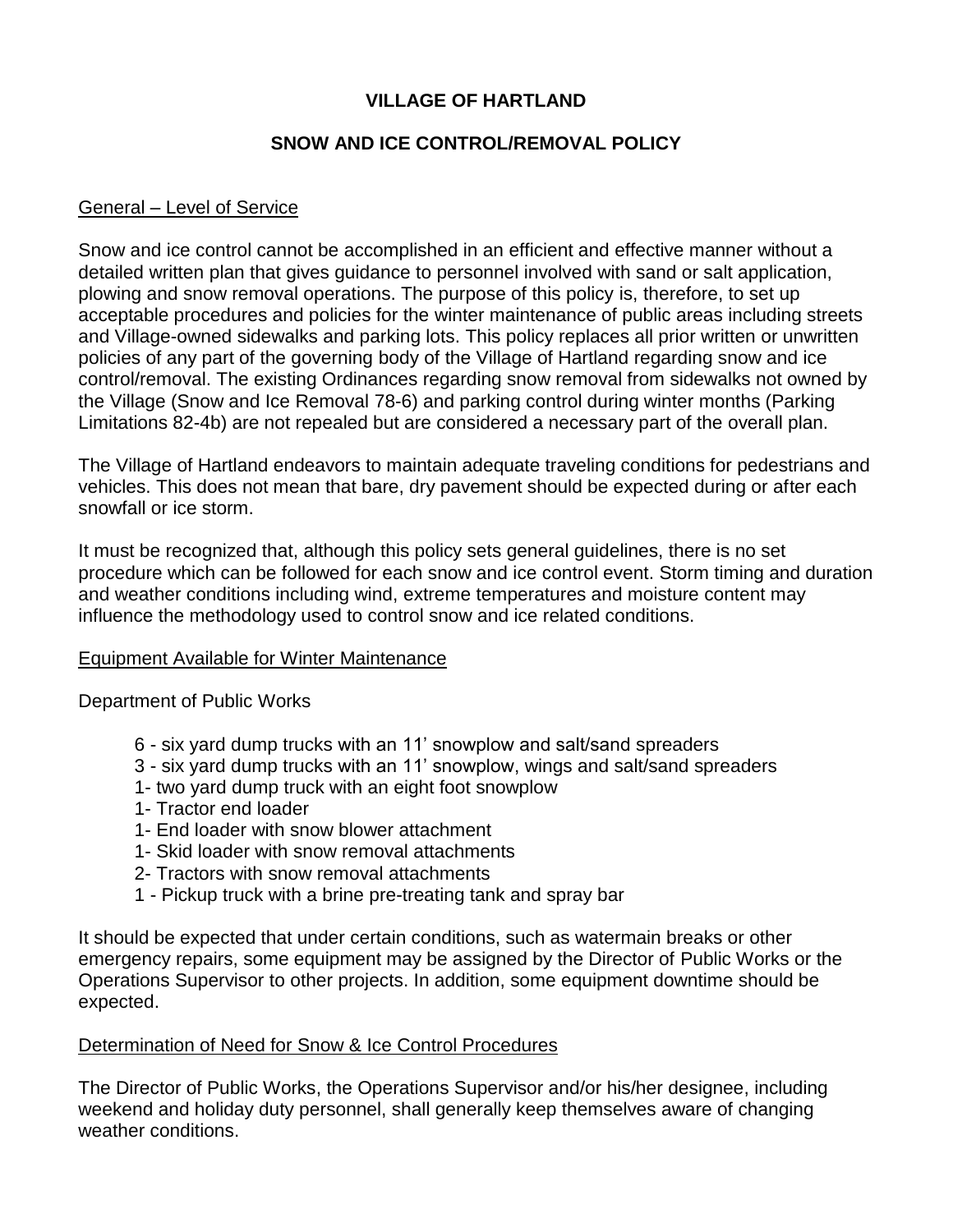Weather reports issued by the National Weather Service and weather sites on the internet shall be taken into account to prepare for anticipated snow and ice control procedures.

The need for implementation of the policy shall be the actual occurrence of a snowfall of a depth of two inches or greater, or less if combined with freezing and icing conditions. Also, the occurrence of isolated ice patches or an ice storm or freezing rain may result in the need for winter maintenance operations.

The responsibility for ordering out personnel and equipment for winter operations shall primarily be with the Director of Public Works or the Operations Supervisor during normal working hours. During off hours, 4:00 PM – 7:30 AM and on weekends and holidays, the Police Department shall keep watch and notify the overnight, weekend or holiday duty personnel when, in their opinion, winter maintenance operations are required. The Village Administrator and Police Chief may, if necessary, order operations to commence.

# Sand and Salt Use

In order to provide for the melting of snow and ice, salt will be used at temperatures above fifteen degrees. At temperatures below fifteen degrees, the effectiveness of salt is greatly reduced without the use of additives. Therefore, sand will be used at temperatures below fifteen degrees to provide traction.

Sanding of streets results in a buildup of sand in the storm sewers and an increase of TSS in waterways; therefore, its use shall be minimized.

# Use of Salt Brine

Salt brine will be applied to select streets in advance of a of a snow event if the weather conditions are suitable for brine application. Suitable weather conditions consist of a road temperature of at least fifteen degrees and rising and no rain or sleet coming in advance of the snowfall.

# Snow and Ice Control Procedures

In order to provide for more efficient and planned snow and ice control routes, the Village has been subdivided into six snow and ice control areas as identified in the Villages GIS under Public Works/Plow Routes. During the implementation of Village-wide snow and ice control procedures, under normal conditions, it is anticipated that one truck will be dispatched to each area. The number of trucks dispatched to a specific area may vary depending on conditions.

Snow and ice control procedures in the field shall commence as the Director of Public Works, Operations Supervisor or their designee shall direct. Service shall be provided in accordance with the following procedure.

# Snowplowing

Snowplowing will commence when, in the opinion of the Director of Public Works, the Operations Supervisor or the Police Department, sufficient snow exists as to be a hazard to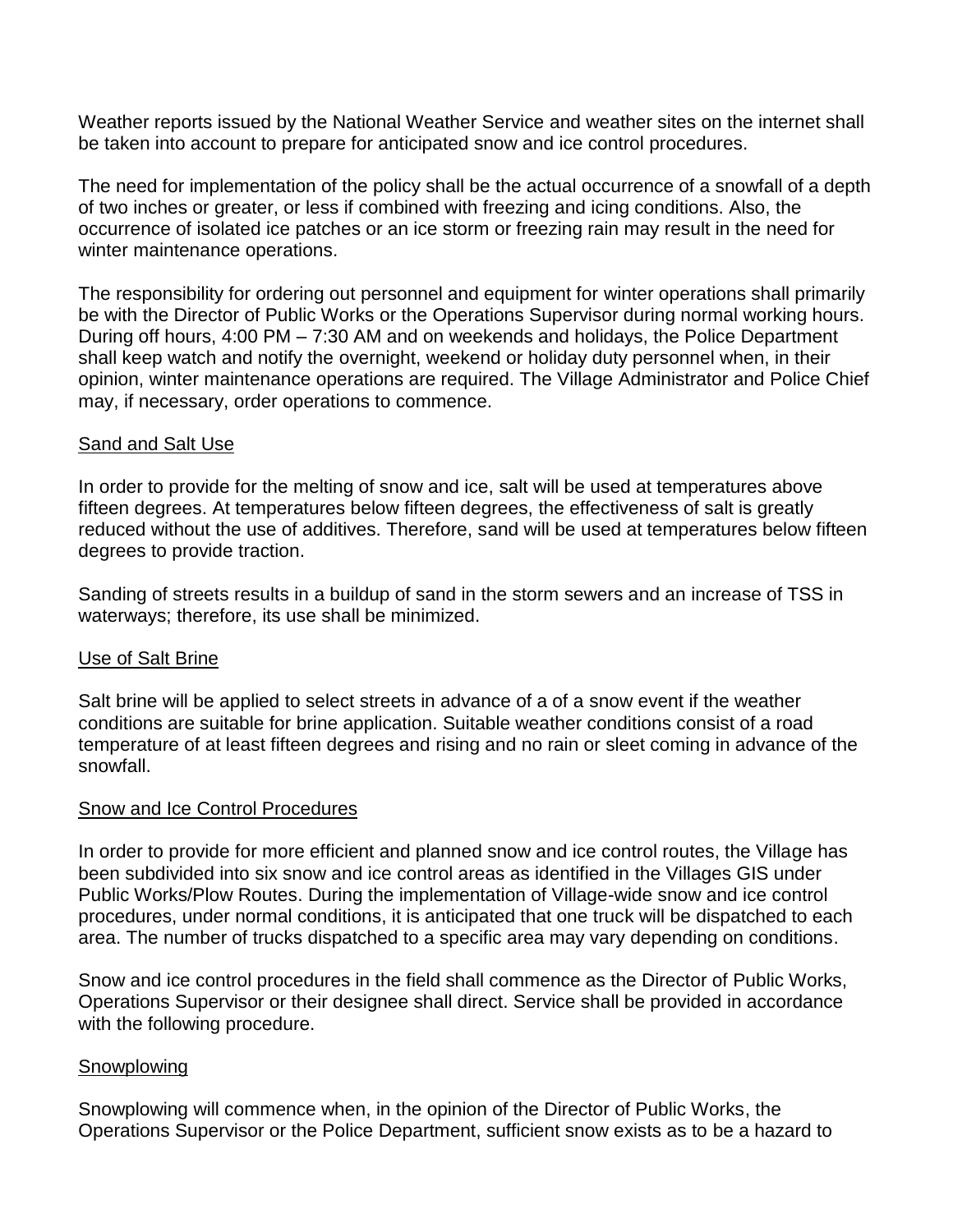traffic. This will generally be 2 inches but is subject to other conditions. It is anticipated that under normal conditions sufficient equipment will be available to maintain one lane of traffic in each direction on all streets. Following completion of opening a single lane in both directions on all streets, more passes will be made to push all snow to the curb or shoulder line. During a long duration storm event several passes may be made to keep one lane open.

During equipment downtime, other emergency situations or during very heavy storms, it may not be possible to immediately maintain all streets and it may be necessary to maintain priority routes. Figure 2 shows a four priority system covering all streets and other miscellaneous areas. Priority 1 streets include the major thoroughfares and the entrance to the Police and Fire departments. The Priority 2 streets are generally collectors serving subdivision and other neighborhood areas. All other short, dead end and cul-de-sac streets are included in Priority 3. The last category, Priority 4, includes the cemetery, pump station entrances, alleys and Nixon Park.

In the Downtown area, for snowfalls that build-up a substantial amount of snow at the curb line, snow shall be hauled away using the most efficient method available. Specific areas and procedures are identified in the section on Snow Removal.

All classes of streets shall be adequately plowed edge to edge and shall be cleared of snow as soon as is reasonably possible. This will generally be completed in 24 hours after the storm event concludes except for the centers of cul-de-sacs.

#### Ice Control

Ice control will commence when in the opinion of the Director of Public Works, the Operations Supervisor or the Police Department an unsafe condition for travel exists. This may be Villagewide or at isolated areas. Due to the varying nature, no specific procedures are addressed. The Village DPW will be responsible for ice control on Village owned parking lots and sidewalks.

#### Snow Removal

Figure 3 identifies, in general, streets in the Downtown where there are no snow storage areas available between the curb and sidewalk. Snowfall that substantially builds up at the curb line in the Downtown area shall generally be hauled away using the most efficient method available weather conditions permitting. Snow shall be loaded and hauled out by the Village DPW. If DPW labor and equipment has been committed to other emergency projects or continuing snow and ice control operations, the Director of Public Works, the Operations Supervisor or the foreman shall contract with local firms to haul snow.

Following snow removal in the Downtown area, snow removal will be accomplished at other locations in the Village where there may be sight distance problems, or where parking is obstructed. As time permits, snow will be removed from the centers of cul-de-sacs. This will generally be completed within 7 days after a storm subject to weather conditions.

Additional as time permits, snow removal will be accomplished at fire hydrant locations as necessary to maintain fire protection. Citizens are encouraged to remove snow from around hydrants to improve access for the fire department.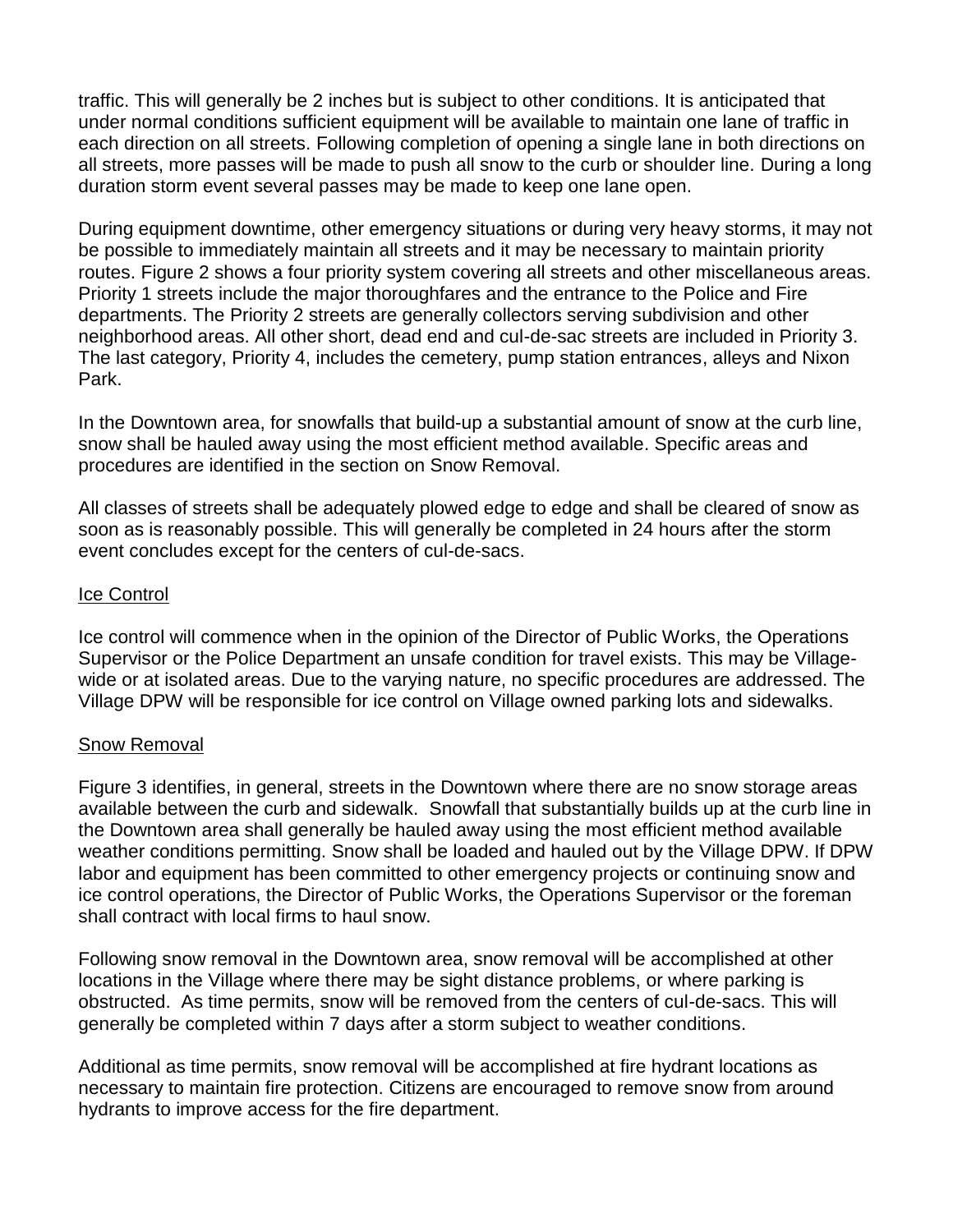The snow storage area to be utilized is the DPW recycling yard (701 Progress Drive). Other Village owned areas will only be used in extreme snowfall seasons.

#### Inter-governmental Agreements

The Village of Hartland has signed an agreement with the Waukesha County Highway and Transportation Commission dated September 14, 1987 relating to the maintenance of County highways within the Village limits. Based on this agreement, Waukesha County has taken full responsibility for winter maintenance for the following streets:

> North Avenue – North of Highway 16 off ramp Merton Avenue – North of Highway 16 on ramp Lisbon Avenue – East of Merton Avenue East Capitol Drive – East of Merton Avenue Maple Avenue – South of Cardinal Lane

assistance. The Contractor shall only be responsible for plowing operations.

The segments on North Avenue and Merton Avenue, between the Highway 16 on and off ramps, are under the jurisdiction of the State of Wisconsin Department of Transportation. Winter maintenance for those areas is by Contract between the State of Wisconsin Department of Transportation and Waukesha County.

The Village of Hartland DPW will not be responsible for winter maintenance of the above identified streets unless an emergency condition exists as determined by Police Department.

## Contract Operations

Snowplowing of Village-owned parking lots shall be by Contract. The Contractor, at a minimum, shall supply one truck-mounted snowplow for parking lot plowing. The Contractor shall have equipment and operators available to clear the parking lots by 7:00 am following the end of a storm event. The Director of Public Works, Village Administrator, Police Chief or other designated Village employee shall be responsible for requesting Contractor

All salting/sanding and snow removal from Village-owned parking lots and sidewalks shall be by the Village DPW. When the Village DPW is not able to handle snow removal due to the volume or other workloads, the Director of Public Works shall contract with one or more local Contractors to assist in the effort.

The Director of Public Works, on an annual basis, shall prepare a map showing all Villageowned parking lots which are to be covered as part of the Contract operations. (Table 1 and 2, Figures 4 and 5)

#### Private Plowing

No snow or ice removed from private property shall be deposited in the public right of ways including streets, parking lots and sidewalks which are expected to be cleared by the Village DPW or Contract Personnel. This is further addressed in Village Ordinance, Snow and Ice Removal 78-6. Depositing of snow or ice in these areas before or after plowing and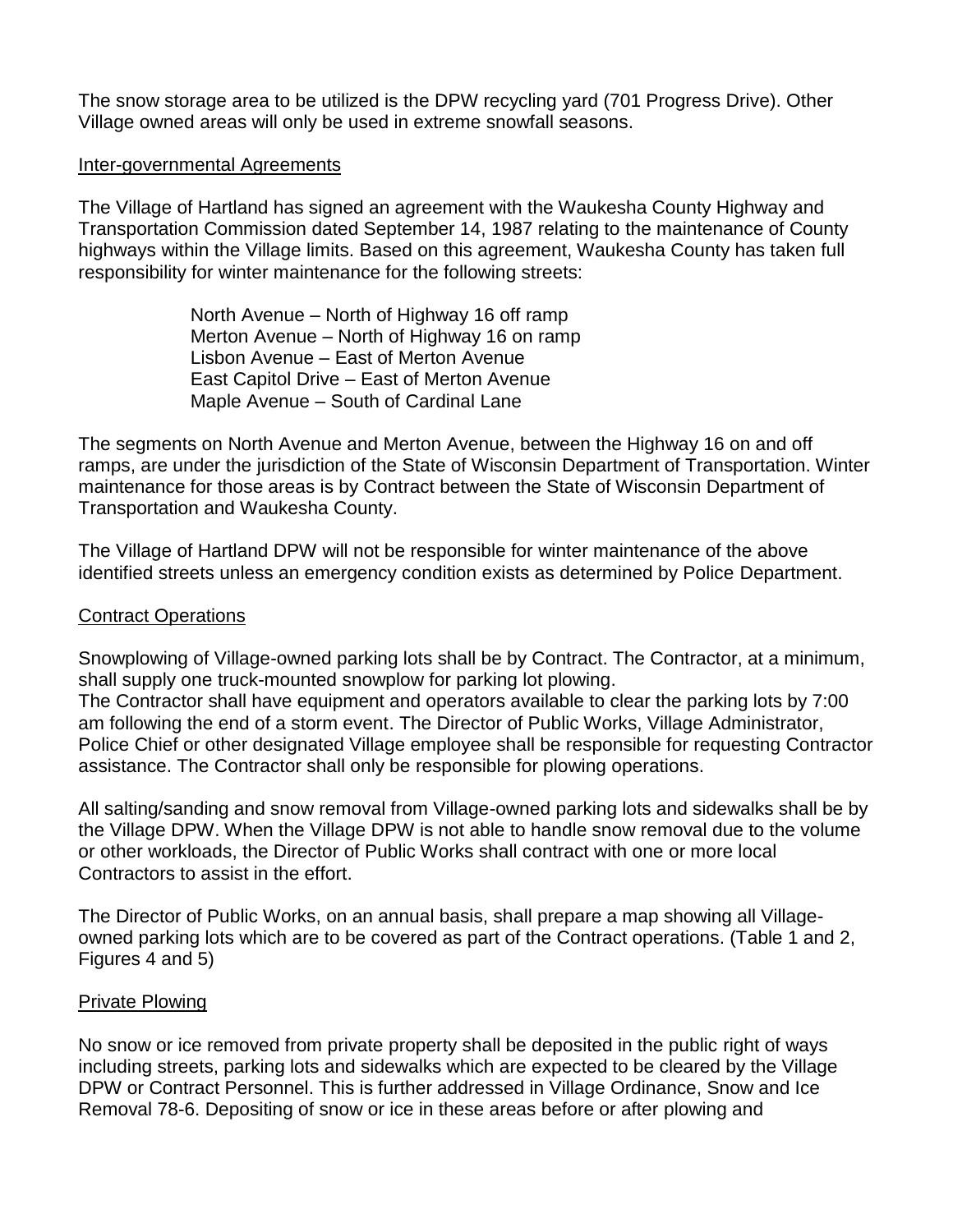sanding/salting operations can be dangerous and result in injury or damage and may not allow for safe passage by the public.

The following conditions are specifically prohibited:

- 1. Plowing snow or ice from private property onto a street or sidewalk.
- 2. Plowing snow or ice across a street or sidewalk and depositing it on other properties.
- 3. The blowing or shoveling of snow or ice onto a street or sidewalk.

#### General Operations

1. Private Drives/Parking Lots:

There will be no plowing or sanding/salting of private driveways or parking lots by Village personnel unless so directed by the Police Department or the Fire Department in the case of an extreme emergency. Some snow or ice may inadvertently be deposited in private driveways during normal plowing operations. This will not be removed by the Village.

2. Sand Boxes:

Sand boxes shall be placed at strategic locations in the Village, by the DPW. All boxes shall be kept full of salt for use on intersections, streets and sidewalks. The salt shall not be used by Village residents for private property use.

3. Stalled Vehicles:

Village DPW personnel shall not tow or push stalled vehicles unless so directed by the Police Department in the case of an extreme emergency. Village DPW personnel shall not provide rides for stranded motorists. Assistance may be provided to motorists by contacting the Police Department by radio or a local garage.

4. Mailbox Damage:

When mailboxes that are properly installed are damaged by plows, the operator shall advise a supervisor as to the location and amount of damage done if aware of the damage occurrence. The resident shall notify the Village as soon as possible of any damage so that it may be investigated by staff. Upon receipt of an itemized bill, the Village will reimburse property owners for reasonable charges for the mailbox repair or replacement, including labor and materials. Reimbursement shall not exceed seventy-five dollars (\$75.00).

5. Emergency Services:

Emergency calls may be made when threatening conditions, such as ice storms, may lead to damages, injury or loss of life. This may include power outage/downed power lines, icing from watermain breaks or similar occurrences. Calls may be made to the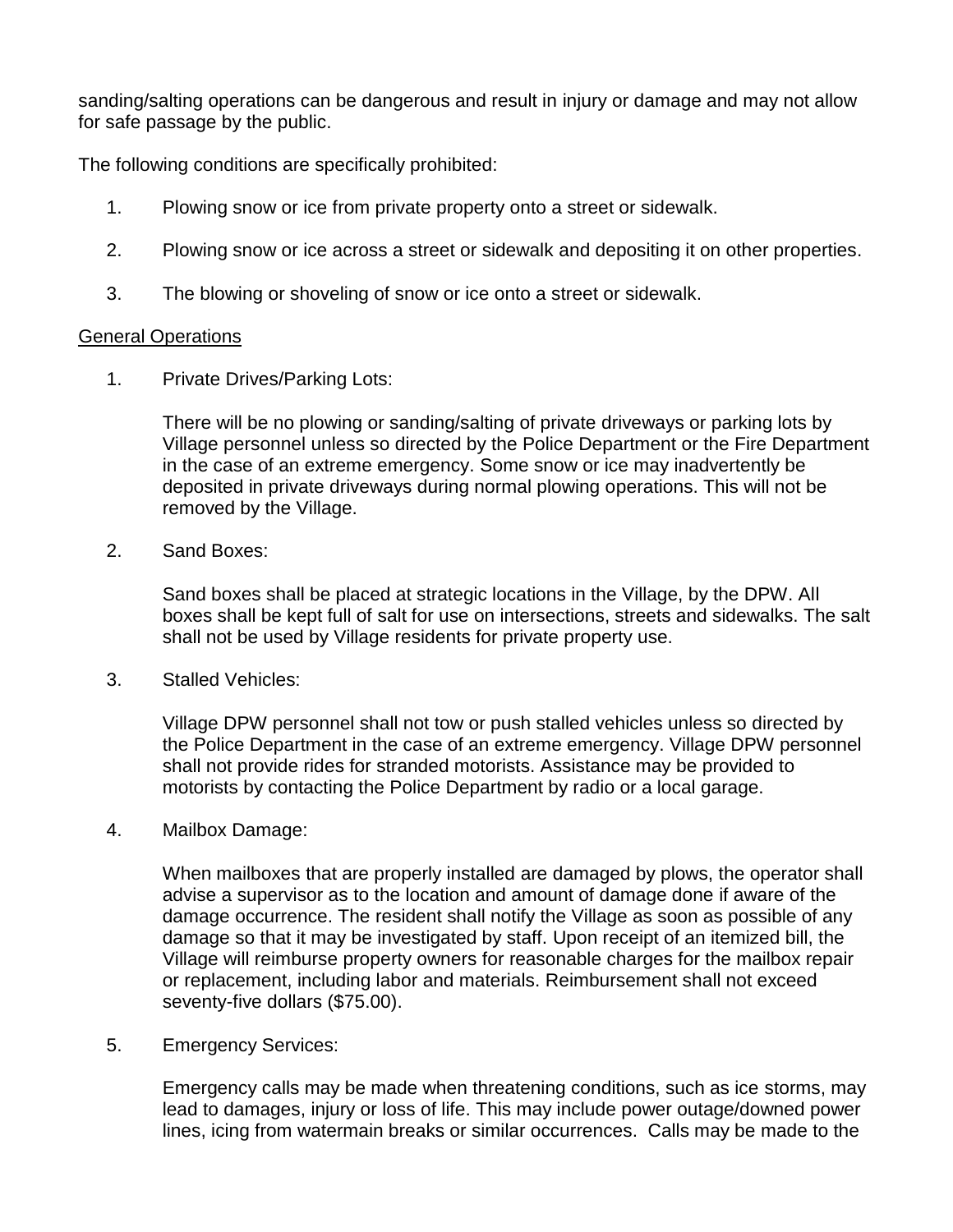Police Department for emergency service. The Police Department personnel will notify the proper Department personnel depending on the type of need.

## 6. Complaints:

Complaints regarding snow or ice removal operations shall be made to the Village/Clerk's office during working hours of 7:30 AM – 4:30 PM on weekdays. The Office personnel shall notify the Director of Public Works, Operations Supervisor or DPW Foreman regarding the location and nature of the complaint.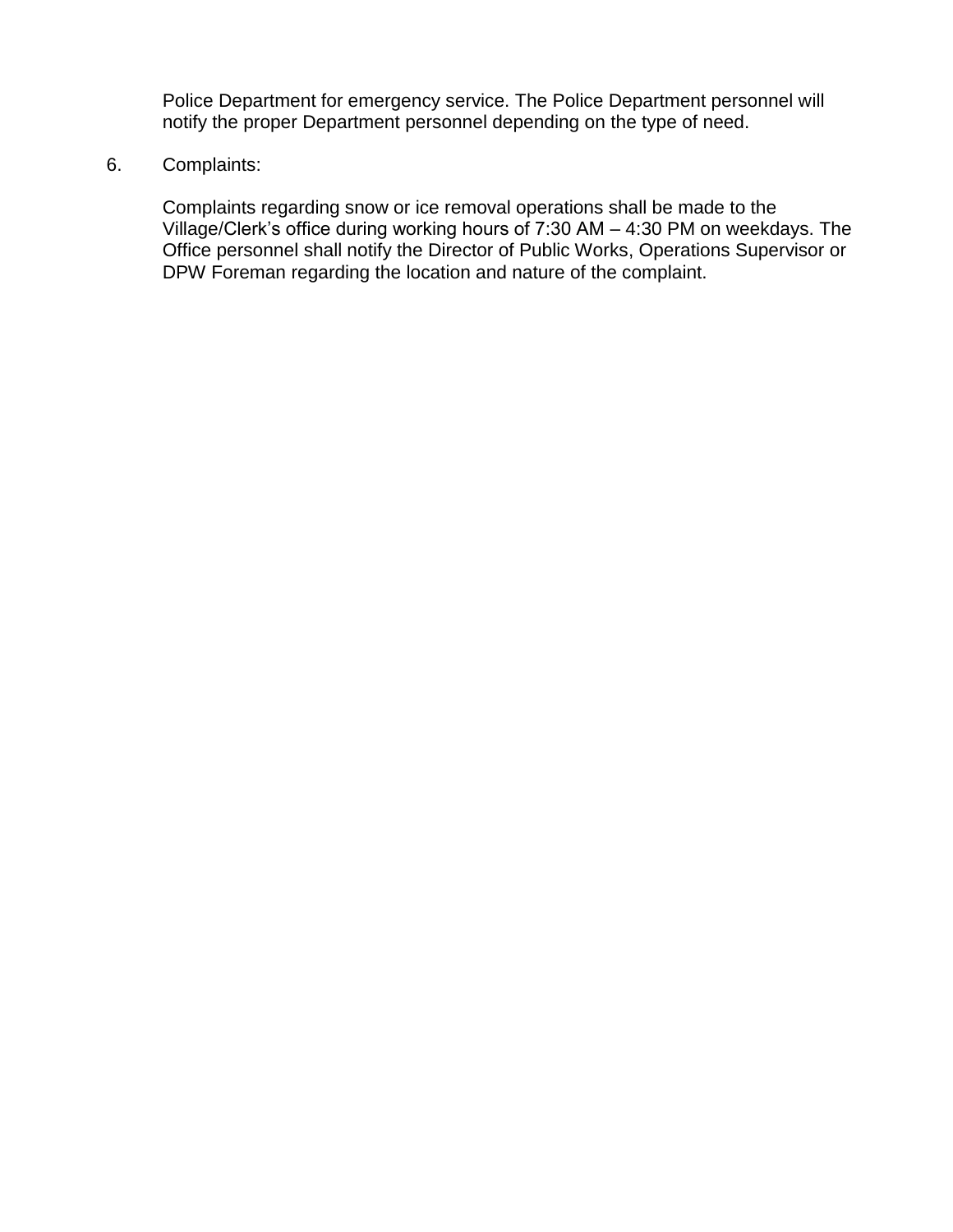TABLE 1

# **PARKING LOTS MAINTAINED BY VILLAGE OF HARTLAND**

| 1 <sub>1</sub> | 210 Cottonwood Avenue          | <b>Municipal Building</b>      |
|----------------|--------------------------------|--------------------------------|
| 2.             | behind 211 Cottonwood Avenue   | <b>Municipal parking lot</b>   |
| 3.             | 204 Goodwin Avenue             | <b>American Legion lot</b>     |
| 4.             | <b>Behind 140 North Avenue</b> | <b>Bark River Greenway lot</b> |
| 5.             | <b>150 Lawn Street</b>         | <b>Fire Department</b>         |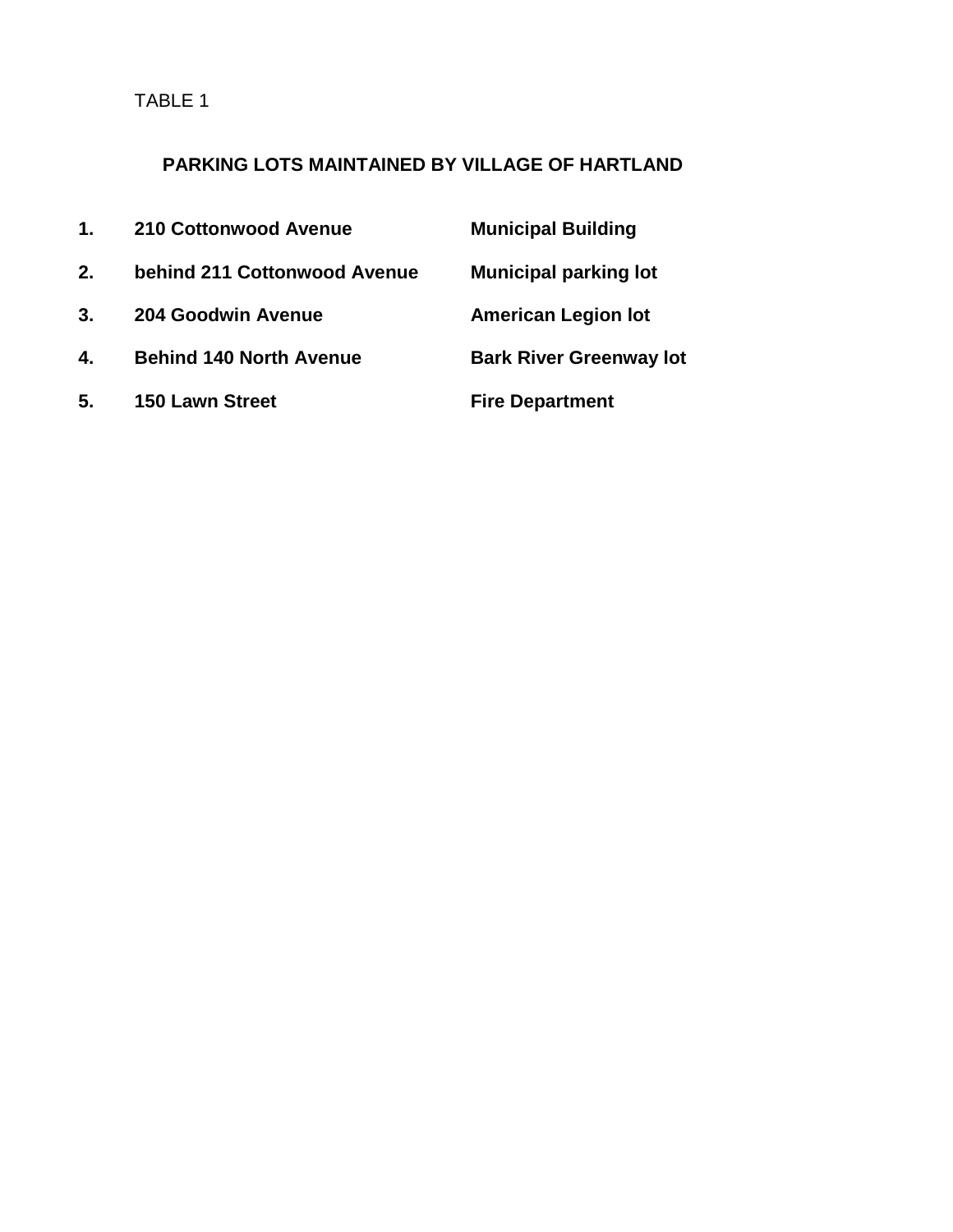# **SIDEWALKS MAINTAINED BY VILLAGE OF HARTLAND**

|                  | <b>LOCATION</b>                                  | <b>LINEAL FEET</b> |
|------------------|--------------------------------------------------|--------------------|
|                  |                                                  |                    |
| 1.               | 210 COTTONWOOD AVE (MUNICIPAL BLDG)              | 814                |
| 2.               | E. PARK AVE, COTTONWOOD TO GOODWIN               |                    |
|                  | (BRIDGE)                                         | 110                |
| 3.               | HAIGHT DR, GOODWIN AVE WEST TO BRIDGE            |                    |
|                  | (BRIDGE)                                         | 37                 |
| 4.               | <b>GOODWIN AVE, WARREN TO VILLAGE DR (LEGION</b> |                    |
|                  | LOT)                                             | 104                |
| 5.               | E. CAPITOL DR, BOTH SIDES BRIDGE                 | 58                 |
| $\overline{6}$ . | E. CAPITOL DR, 544 TO 552 - NORTH WALK           | 48                 |
| 7.               | LAWN ST, NORTH AVE TO THE EAST - BOTH SIDES      | 800                |
| 8.               | <b>NORTH AVE, HARTBROOK DR SOUTH APPROX 502'</b> |                    |
|                  | <b>BOTH SIDES</b>                                | 1004               |
| 9.               | NORTH AVE, 530 TO 550, EAST WALK                 | 94                 |
| 10.              | <b>CHESTNUT RIDGE DR, NORTH AVE WEST 242 FT-</b> |                    |
|                  | <b>NORTH WALK</b>                                | 242                |
| 11.              | HARTBROOK DR, NORTH AVE TO RAE DR                | 781                |
| 12.              | RAE DR, HARTBROOK DR TO SUNNYSLOPE -             |                    |
|                  | <b>WEST WALK</b>                                 | 669                |
| 13.              | <b>MERTON AVE, SUNNYSLOPE DR - NORTH 105 FT</b>  | 105                |
| 14.              | <b>MERTON AVE BRIDGE, HARTBROOK DR, SOUTH</b>    |                    |
|                  | <b>APPROXIMATELY 402' BOTH SIDES</b>             | 804                |
| 15.              | MAPLE AVE, N/L OF 311 MAPLE AVE SOUTH 94' -      |                    |
|                  | <b>WEST WALK</b>                                 | 94                 |
| 16.              | MAPLE AVE, LINDENWOOD DR NORTH 3927' -           |                    |
|                  | <b>EAST WALK</b>                                 | 3927               |
| 17.              | <b>CASTLE PARK – HARTRIDGE SUB (SEE MAP)</b>     | 2586               |
| 18.              | <b>NOTTINGHAM PARK - HARTRIDGE SUB (SEE MAP)</b> | 863                |
| 19.              | MAPLE AVE, EAST WALK BETWEEN 120 & 128           | 20                 |
| 20.              | <b>CARDINAL LANE RIVER TO EAST GRANARY</b>       | 985                |
|                  | <b>CIRCLE</b>                                    |                    |
| 21.              | <b>FOOTBRIDGE, LOCATED AT HARTBROOK DR &amp;</b> |                    |
|                  | <b>NORTH AVE SOUTH OF HWY 16</b>                 | 506                |
| 22.              | <b>VILLAGE CEMETERY, ZION ST EAST - NORTH</b>    |                    |
|                  | <b>WALK</b>                                      | 535                |
| 23.              | <b>FOOTBRIDGE &amp; WALK, LOCATED SOUTH OF</b>   |                    |
|                  | PARKING LOT #4 BEHIND 140 NORTH AVE              | 100                |
| 24.              | <b>NORTH SHORE DRIVE</b>                         | 1240               |
|                  |                                                  |                    |
|                  | <b>TOTAL</b>                                     | 16526              |